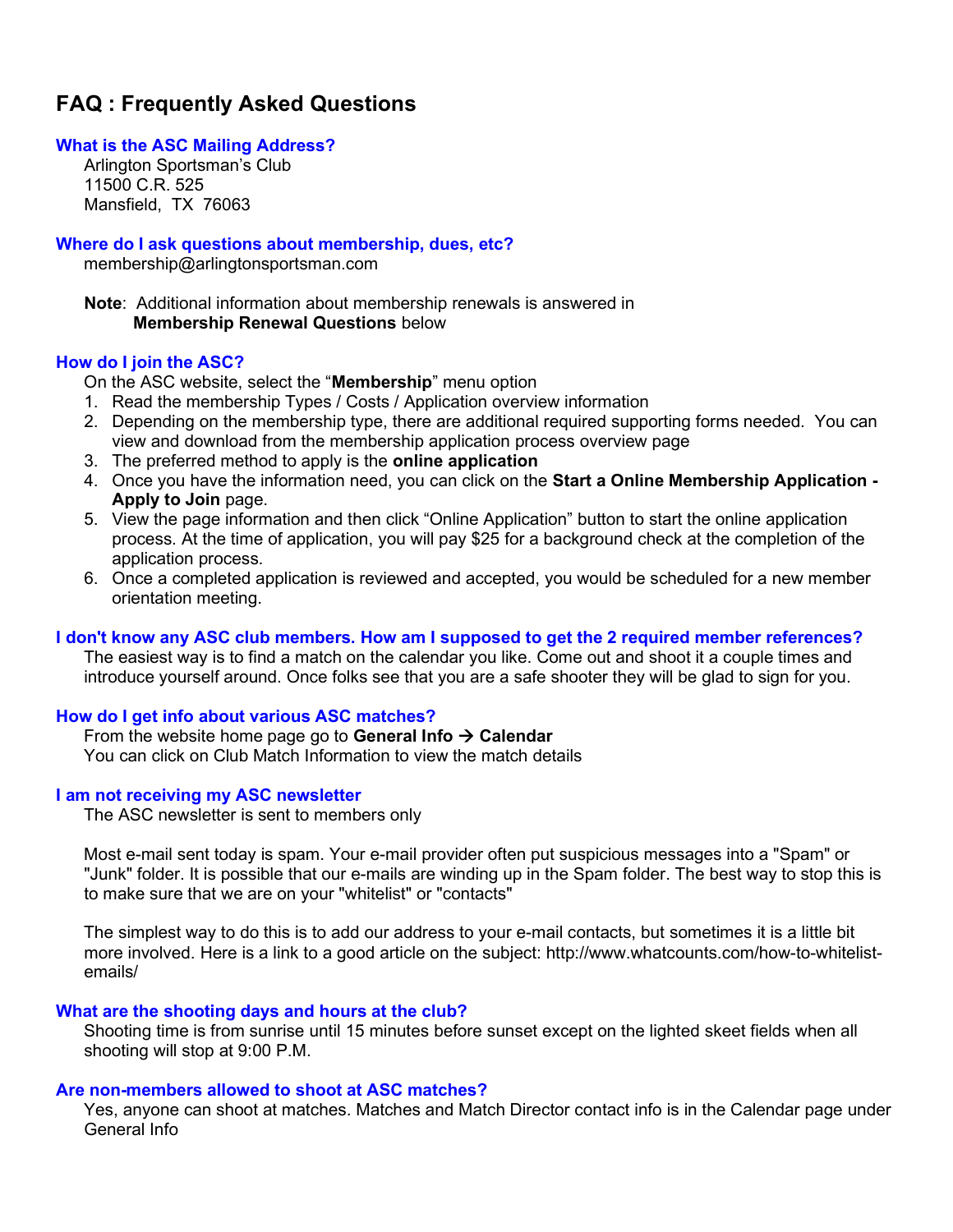#### What guns are not allowed at the ASC?

We do not allow the .416 Barrett, .50 BMG, full auto (or simulation such as bumpfire stock)

#### What ammunition is not allowed at the ASC?

 We do not allow tracers, incendiary or armor piercing rounds. FMJ and green .223 penetrators are fine. Please see the RULES in the drop down.

## Does the ASC rent or sell Firearms?

No, we do not.

#### Does the ASC Sell ammo or components?

The ASC sells nothing. We are a membership club.

## Membership Renewal Questions

#### What if I am late paying my dues?

- At 10 days overdue you will receive a grace period email notice but still be able to do a renewal using the online payment.
- At 30 days overdue you will receive a Lapsed Membership email notice, your renewal invoice will be voided and your gate access will be removed. You will need to contact membership@arlingtonsportsman.com to complete your renewal with a new invoice that will include the appropriate amount of late fees in addition to your yearly dues.
- At 90 Days overdue you are subject to having your membership revoked as per the club constitution. At that point you would need to re-apply for membership with all of the requirements and pay all of the associated fees

## This is my 1st renewal. How much do I owe?

You will receive a renewal email notice and invoice that provides your renewal amount

Membership dues are outlined in the membership application packet

- $\bullet$  1<sup>st</sup> Senior Members \$75
- $\bullet$  2<sup>nd</sup> Senior Members \$10
- Junior Members \$5

## When do I need to pay my dues?

- Club dues are paid in advance
- The membership software will send email notices and a renewal invoice.
- Your renewal month and renewal amount are provided as part of the monthly newsletter email
- Your badge also has the month due on it.

## How can I pay my Dues?

- Dues reminder emails provide a button to quickly pay your dues online with a credit card
- You and also login to the Member Portal and pay your dues online from you Profile page
- You still have the option to send a check, cashier check or money order to the club address

Arlington Sportsman's Club Attn: Membership 11500 C.R. 525 Mansfield, TX 76063

#### What do the Membership Levels mean?

- The different membership levels are a constraint of the membership software
- You will see something like M-\$75, M-\$85, etc
- The important part of the level information is the \$ amount that indicates your yearly dues amount